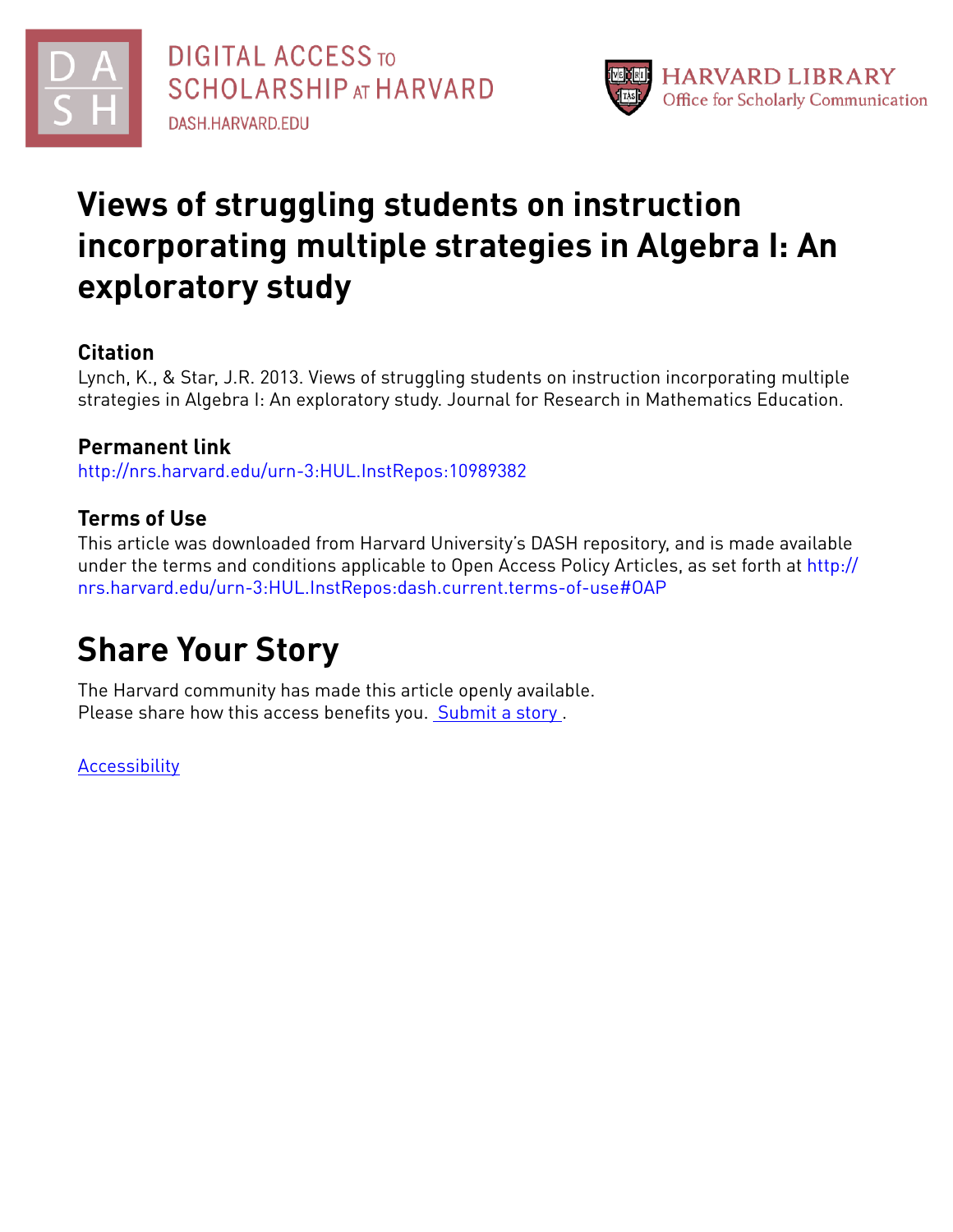Running head(s):

*Struggling Students' Views of Multiple Strategies Kathleen Lynch and Jon R. Star*

## **Views of Struggling Students on Instruction Incorporating Multiple Strategies in Algebra I: An Exploratory Study**

Kathleen Lynch and Jon R. Star

*Harvard Graduate School of Education*

Thanks to Courtney Pollack, Nataliia Perova, Kristie Newton, Bethany Rittle-Johnson, Christine Size, and Erin O'Connell for their assistance in data collection and analysis. This research is supported by a grant to the second author from the National Science Foundation (DRL0814571).

<span id="page-1-0"></span>Although policy documents promote teaching students multiple strategies for solving mathematics problems, some practitioners and researchers argue that struggling learners will be confused and overwhelmed by this instructional practice. In the current exploratory study, we explore how six struggling students viewed the practice of learning multiple strategies at the end of a yearlong algebra course that emphasized this practice. Interviews with these students indicated that they preferred instruction with multiple strategies to their regular instruction, often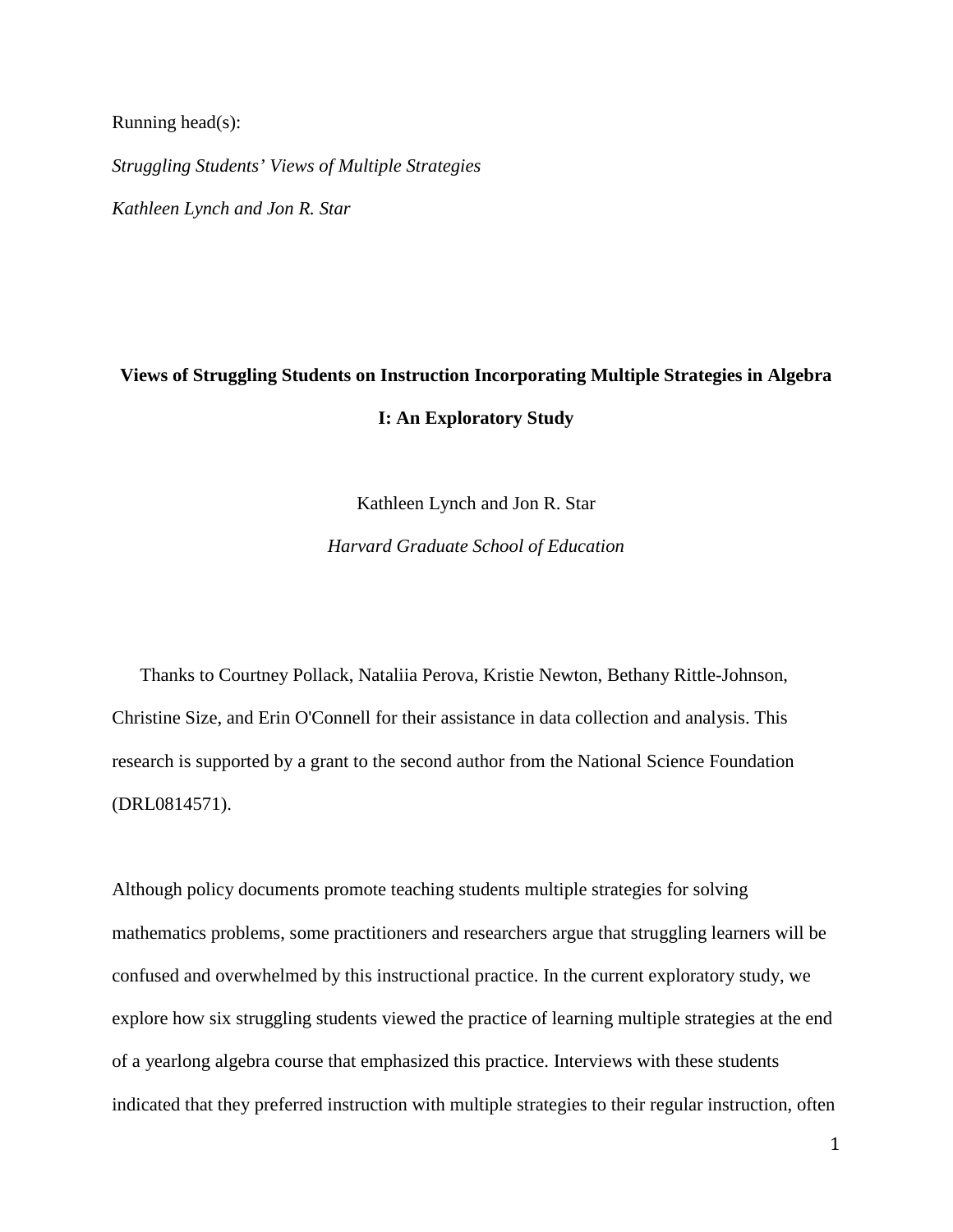noting that it reduced their confusion. We discuss directions for future research that emerged from this work.

*Key words*: Algebra and algebraic thinking, High school education, Middle school education, Multiple strategies

Recently, calls for "algebra for all" have pressured school districts to enroll students of all learning backgrounds in Algebra I, often as early as the seventh or eighth grade (Kilpatrick, 2009). However, it is also clear that students with weaker preparation frequently struggle in algebra classrooms (Steele & Steele, 2003). As more students of diverse learning backgrounds enter Algebra I classrooms, the question of how to most effectively teach struggling algebra students has become increasingly important (Stein, Kaufman, Sherman, & Hillen, 2011).

One promising instructional approach that has the potential to improve struggling students' learning of algebra is the practice of comparing and discussing multiple solution strategies for mathematics problems. There is increasing evidence that this practice benefits students' learning (e.g., Star & Rittle-Johnson, 2008). It is also recommended in many recent policy reports in the United States (National Council of Teachers of Mathematics, 2006; National Research Council, 2001; Woodward et al., 2012), including the Common Core State Standards (National Governors Association Center for Best Practices & Council of Chief State School Officers, 2010).

Despite apparent professional consensus, debate continues about whether instruction with multiple strategies is beneficial to all students or only to high-achieving students. These doubts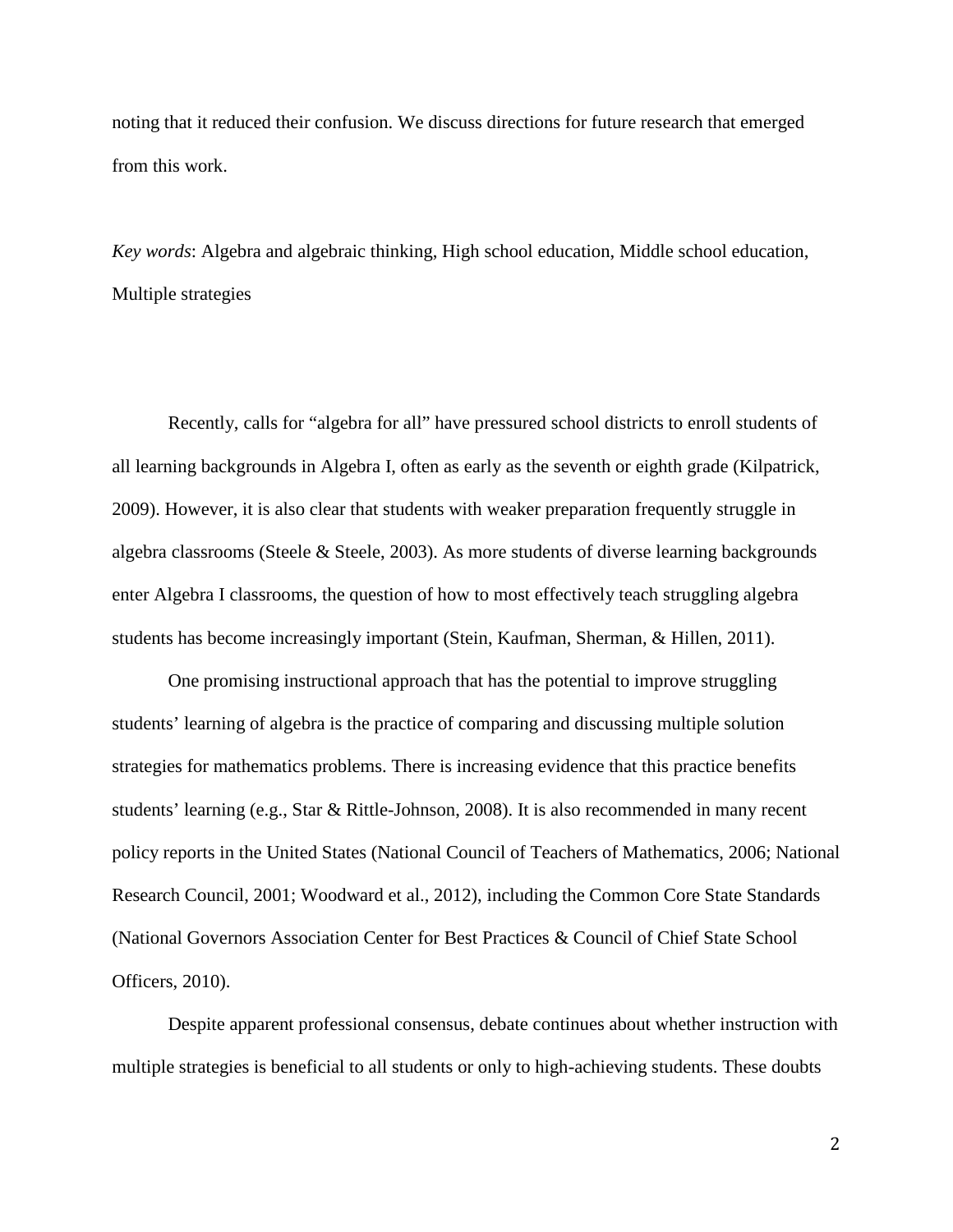come primarily from the practitioner community, but they also have some support from researchers. For example, Silver, Ghousseini, Gosen, Charlambous, and Strawhun (2005) found that many teachers believed exploring multiple strategies would be feasible only with highability students. In addition, some researchers in special education advocate the presentation of a limited range of solution strategies (Montague, 1992; Scheuermann, Deshler, & Schumaker, 2009), perhaps due to a perception that the cognitive load of a multiple-strategies approach may overwhelm struggling students (e.g., Baxter, Woodward, & Olson, 2001; Baxter, Woodward, Voorhies, & Wong, 2002). Baxter, Woodward, and Olson (2001) noted that some researchers in special education

view the discussion of alternative strategies and invented algorithms, a common approach in reform-based mathematics instruction, as problematic for low achievers because they believe multiple approaches to solving problems or even computing can only lead to confusion. These researchers see one simple set of rules as the best approach to teaching these students. (p. 530)

In this exploratory study, we consider the potential impact of instruction emphasizing multiple strategies. The current findings emerged from a pilot study in which a small group of Algebra I teachers implemented new, researcher-developed Algebra I curriculum materials that emphasized the comparison of multiple strategies. In this brief report, we describe our approach and highlight one element from our pilot work, the reactions of struggling students, $<sup>1</sup>$  $<sup>1</sup>$  $<sup>1</sup>$  that</sup>

<sup>&</sup>lt;sup>1</sup> Note that we do not consider the label "struggling" (as in struggling students) to be merely another way to refer to students with learning disabilities. Both the mathematics education and special education literatures point out that some (but not all) students with learning disabilities struggle in mathematics, and some (but not all) students who struggle in mathematics have learning disabilities. However, there is a great deal of research within the field of special education on how to improve learning disabled students' performance in mathematics, and this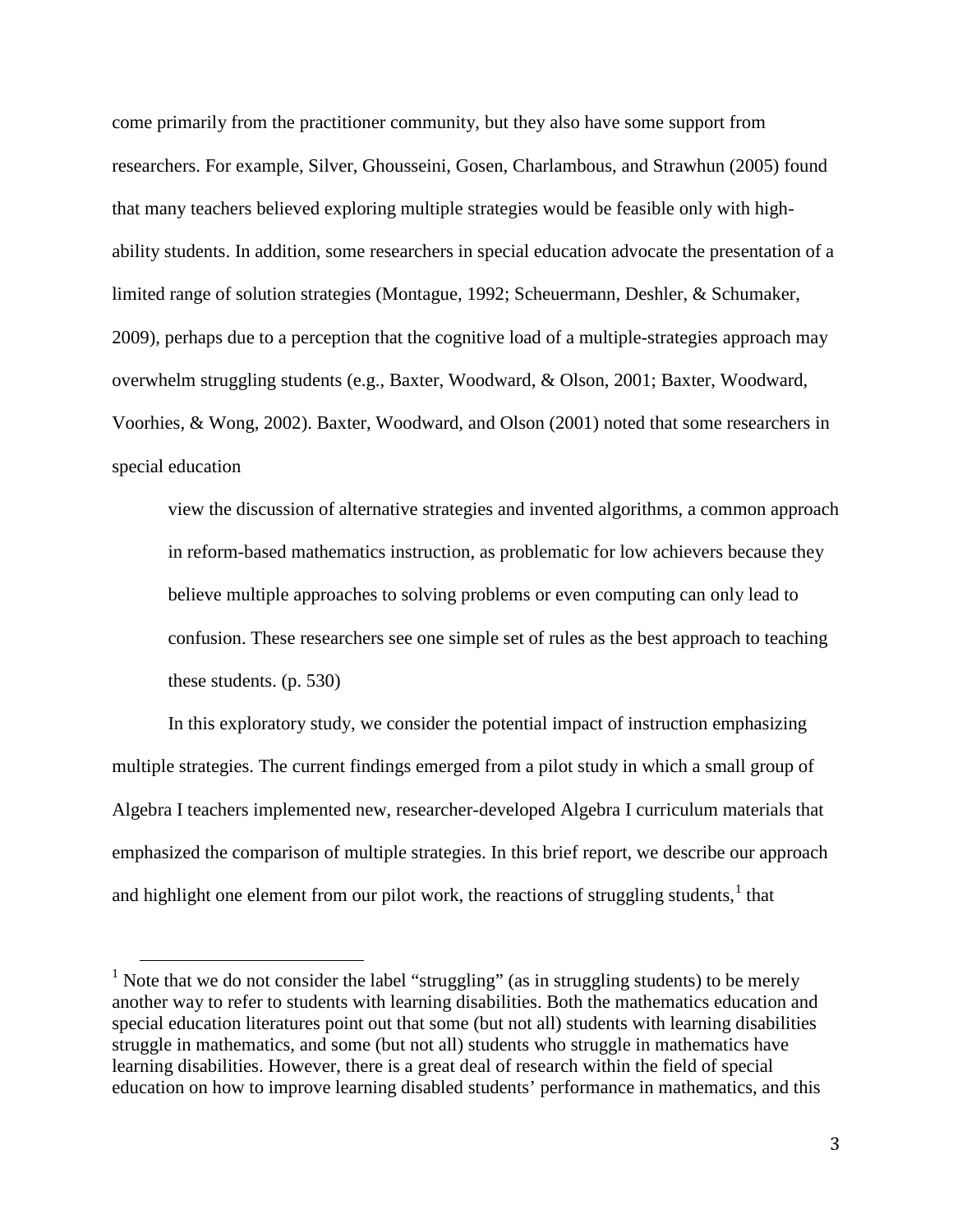suggests to us the need for a closer look at struggling algebra learners' experiences with multiple strategies in future research.

There is not unanimity in the field about what it means to teach mathematics with multiple strategies (Lynch & Star, in press). In particular, instruction incorporating multiple strategies may include the following four implementation features. First, the problems used are often non-routine (i.e., problems where an algorithm may not exist). Second, students generate or invent their own solutions to the non-routine problems. Third, students have an opportunity to compare and contrast the multiple strategies, which may often involve the use of multiple representations such as symbols, tables, and graphs. And fourth, students and the teacher engage in a whole class synthesis discussion around the multiple strategies. Similarly, the incorporation of multiple strategies can have at least two instructional goals. First, through discussion of multiple strategies, students will develop understanding of underlying and important mathematical concepts, the ability to connect between and among different representations, and the rationale behind common algorithms. And second, students will know, are held accountable for, and are expected to subsequently use the discussed multiple strategies in future problem solving. These four features of multiple-strategy instruction, along with the two types of instructional goals, emerged from research around the learning and teaching of mathematics in elementary school, particularly the work of the Cognitively Guided Instruction (CGI) project (e.g. Carpenter, Franke, Jacobs, Fennema, & Empson, 1998) combined with an emphasis on the use of multiple representations in algebra (e.g., Brenner et al., 1997; Star & Rittle-Johnson, 2009b).

 $\overline{a}$ 

literature is very informative in our desire to learn more about how to assist struggling students in mathematics.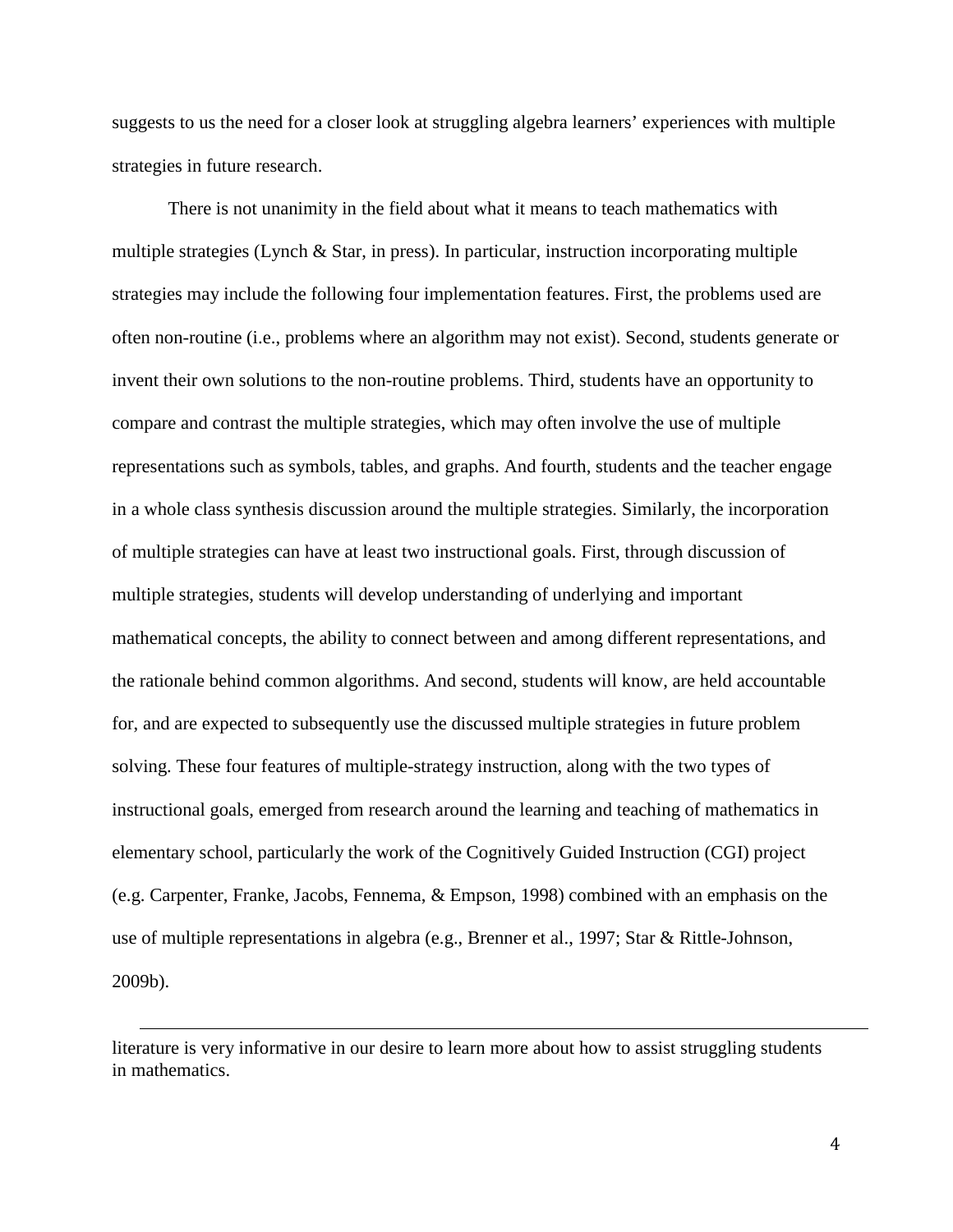Although we adopt the label *multiple-strategy instruction* in the present work, it is important to note that our approach does *not* incorporate all four implementation features describe above. In particular, instead of having students present and discuss their own invented solutions to non-routine problems, the focus of our curriculum materials was to allow students to present and discuss already-worked pairs of routine problems, which were presented side-by-side to facilitate comparison and discussion of multiple contrasting cases. This approach has been used successfully in several prior studies (e.g., Rittle-Johnson & Star, 2007; Star & Rittle-Johnson, 2009a). Despite the fact that we do not incorporate two implementation features that some may consider typical or even central to multiple-strategies instruction (student generation of strategies and use of non-routine problems), we feel justified in using the phrase to describe our approach for three reasons. First, it is not unusual for teachers to introduce strategies that were *not* generated by students into a multiple-strategies discussion, such as when a teacher illustrates an alternative strategy with the introduction, "A student from another class solved the problem this way—what do you think of this approach?" Second, despite our use of routine problems, the goals of our curriculum materials are well-aligned with both of the instructional goals noted above. And finally, those concerned with the appropriateness of multiple-strategy instruction indicate that it is the comparison of, discussion of, and expectation of subsequent use of multiple strategies that may overwhelm low achieving students (e.g., Baxter, Woodward, & Olson, 2001)—rather than the invention of alternative strategies or the specific use of nonroutine problems.

#### **Method**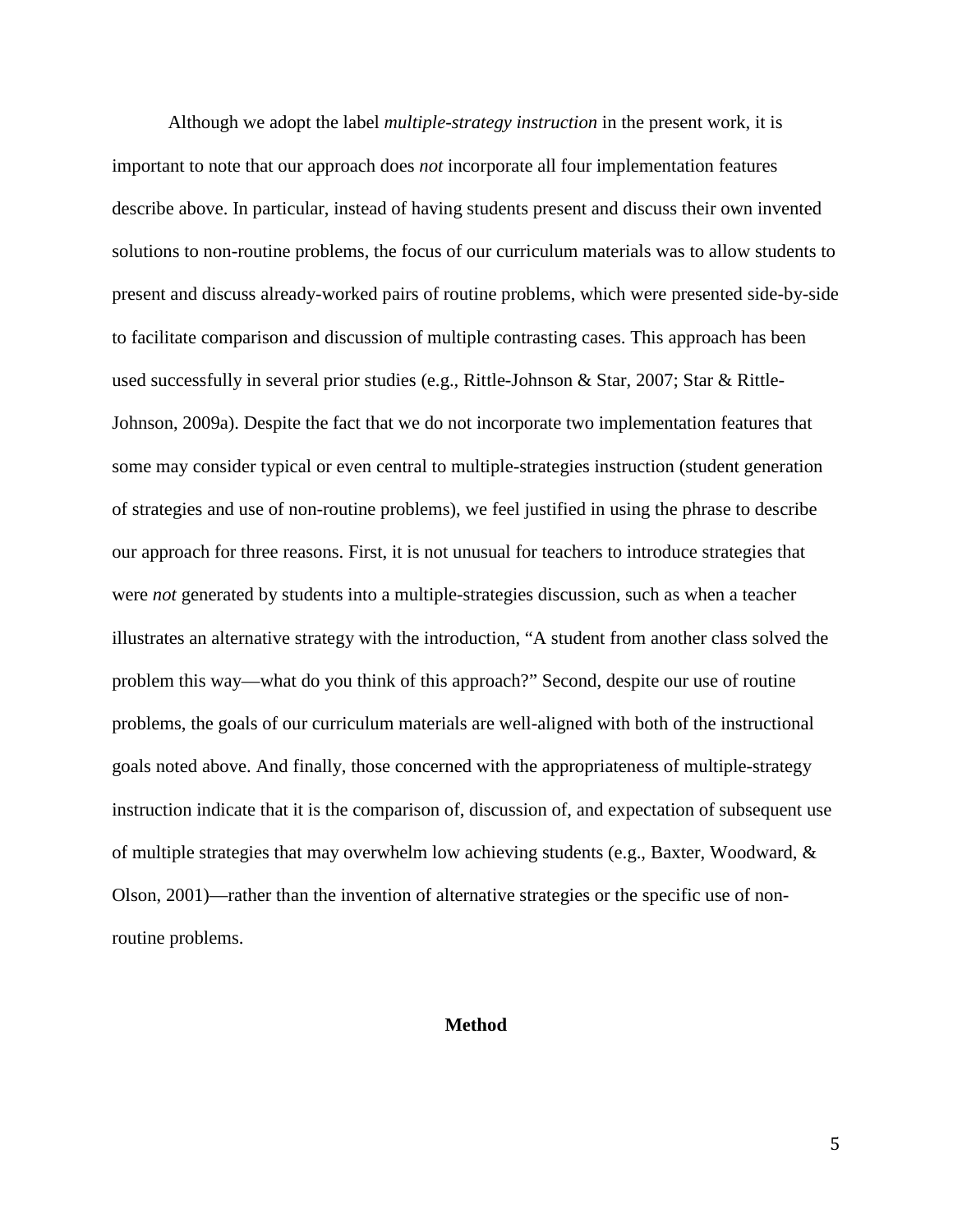The curricular context for the present study is a set of researcher-designed instructional materials that infuse multiple strategies into a yearlong Algebra I course. The materials feature the characters Alex and Morgan, who solve problems using multiple strategies. The curriculum materials utilized in the current intervention focused on the specific practice of comparing multiple strategies via students' discussion of worked examples. More information about the curriculum materials can be found at<http://gseacademic.harvard.edu/contrastingcases> (see also Rittle-Johnson & Star, 2011).

Figures 1–3 show sample pages from our curriculum. In some example pairs (Figures 1 and 2), Alex and Morgan are solving the same problem but in two different ways. In some instances, the instructional goal of this type of comparison is for students to see and understand alternative ways of solving routine problems, as in Figure 1, where Alex and Morgan use two mathematically equivalent but (to students) very different strategies. In other instances, the goal is for students to understand conceptually why a common strategy works or why a typical error occurs. For example, in the pair of worked examples shown in Figure 2, where Alex and Morgan have different approaches for simplifying  $(6^2)(5^2)$ , the comparison of Alex's and Morgan's ways is intended to support a discussion that conceptually unpacks what Morgan did and why it works. In other example pairs, Alex and Morgan solve two different problems but in similar ways. For example, in Figure 3, Alex graphed the equation  $y = 3x$  and Morgan graphed the equation  $y = 3^x$ , with the goal of understanding how and why these functions, whose symbolic representation looks quite similar, result in tables and graphs that have very important differences. The 141 example pairs that were included in the complete curriculum covered the entire range of typical Algebra I content.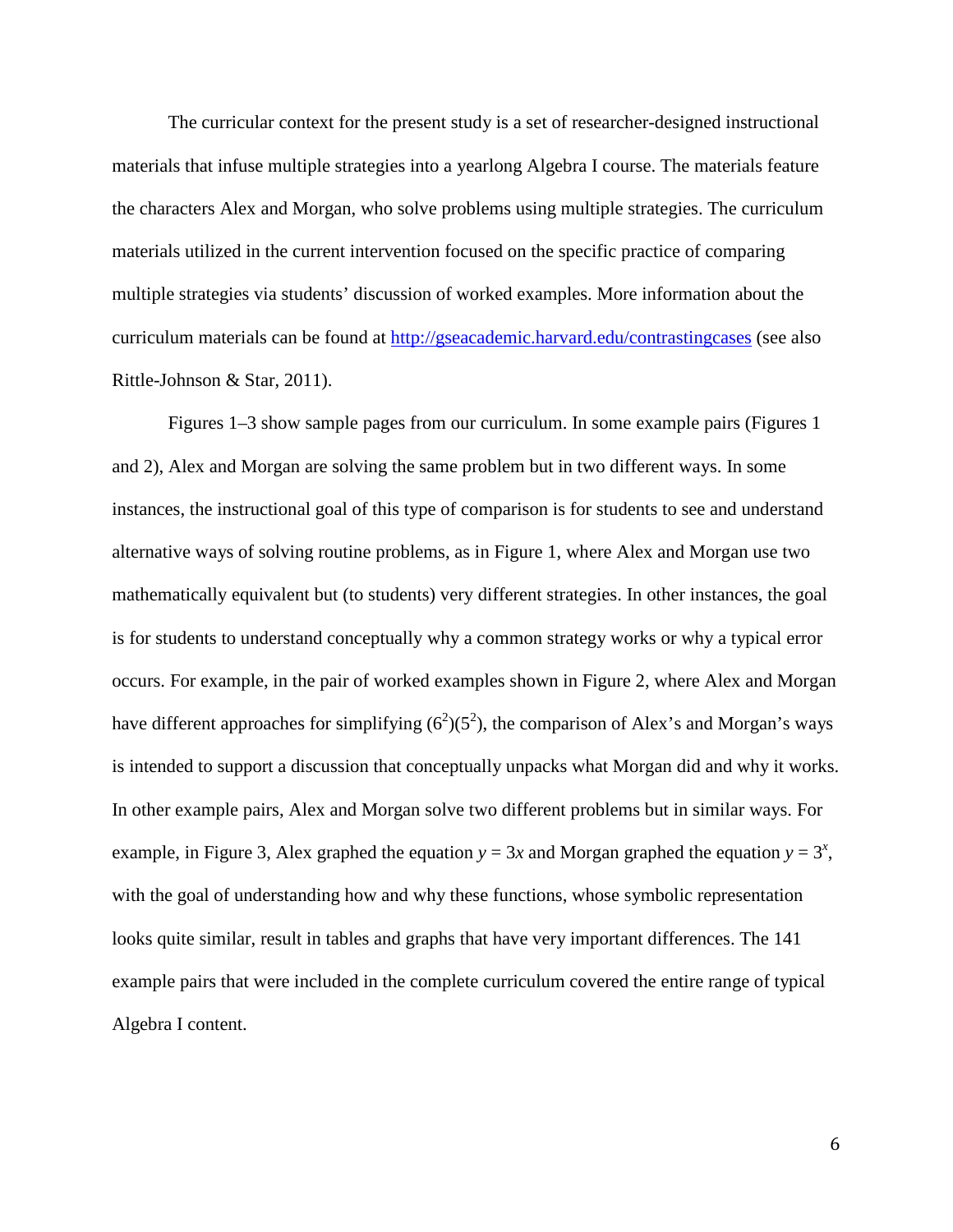

*Figure 1.* Example of a *Which-is-better?* worked example pair.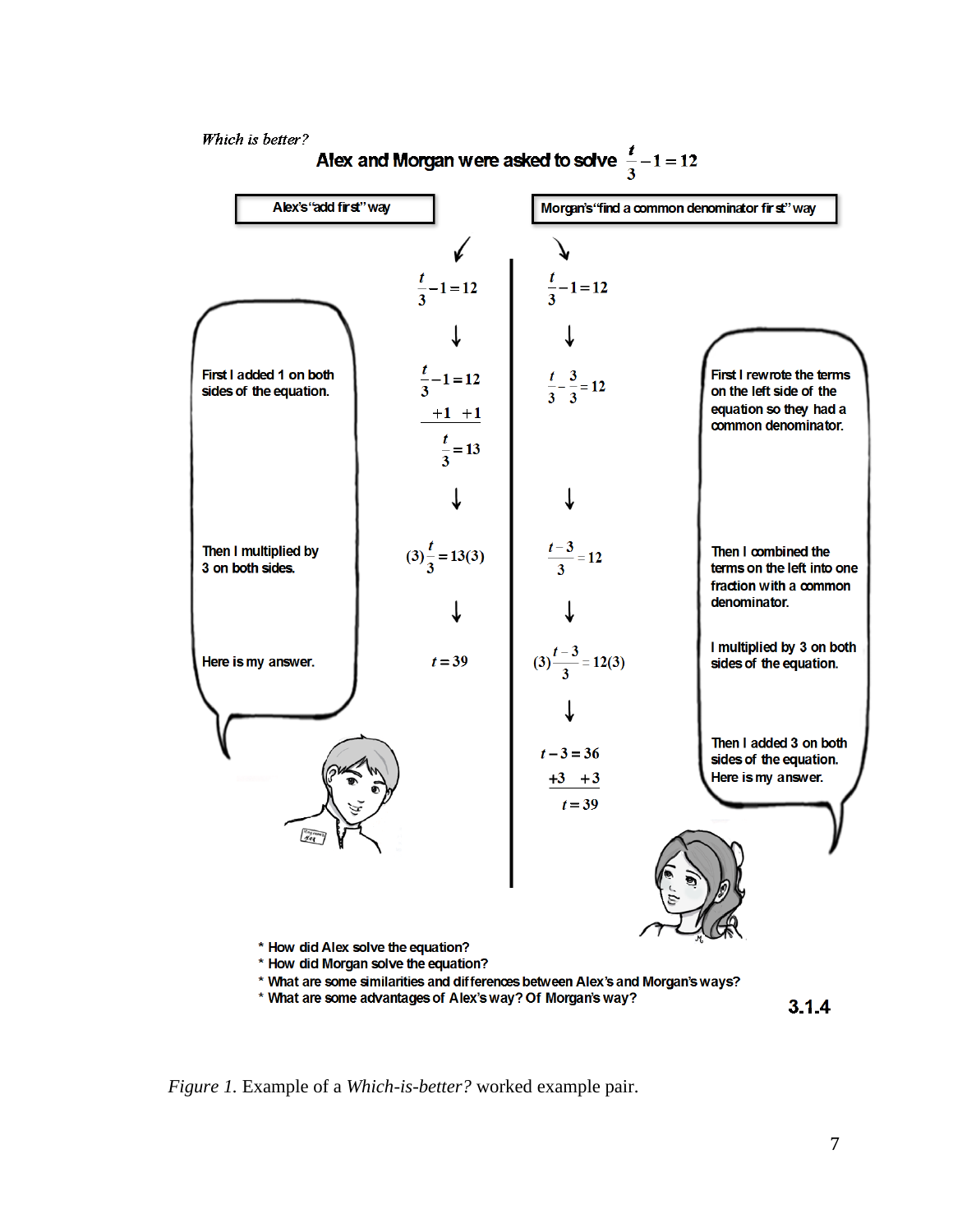Why does it work?



### Alex and Morgan were asked to simplify  $6^2 \cdot 5^2$

*Figure 2.* Example of a *Why-does-it-work?* worked example pair.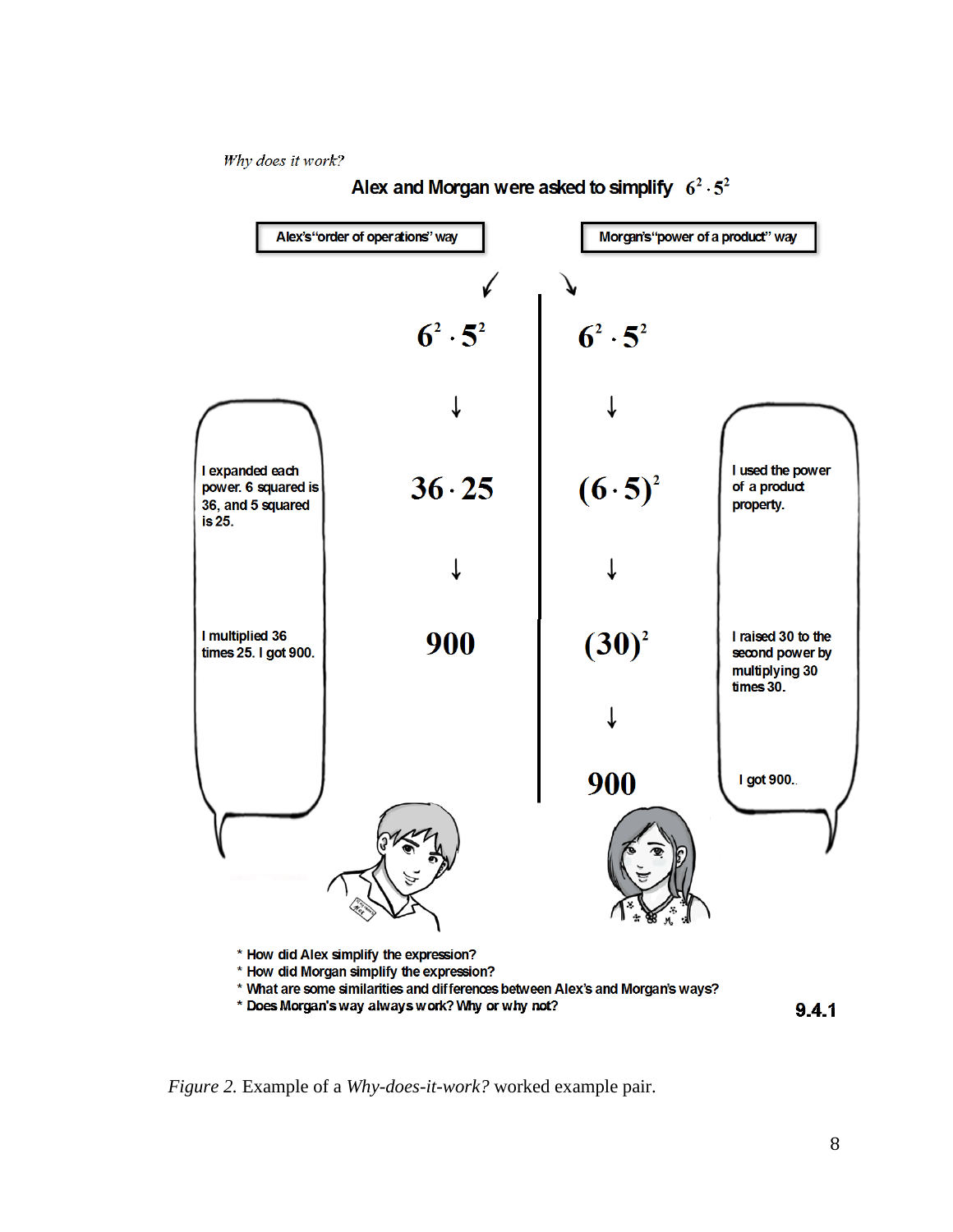How do they differ?

Alex was asked to graph the equation  $y = 3x$ ,

and Morgan was asked to graph the equation  $y = 3^x$ .



\* How did Alex graph his equation? How did Morgan graph her equation?

\* What are some similarities and differences between Alex's and Morgan's problems?

- \* What are some similarities and differences between Alex's and Morgan's graphs?
- \* Which expression's outputs increase more quickly as x increases?
- \* How does 3x change as x increases? How does 3<sup>x</sup> change as x increases?
- \* What is the difference between a linear function and an exponential function?

9.6.1

*Figure 3.* Example of a *How-do-they-differ?* worked example pair.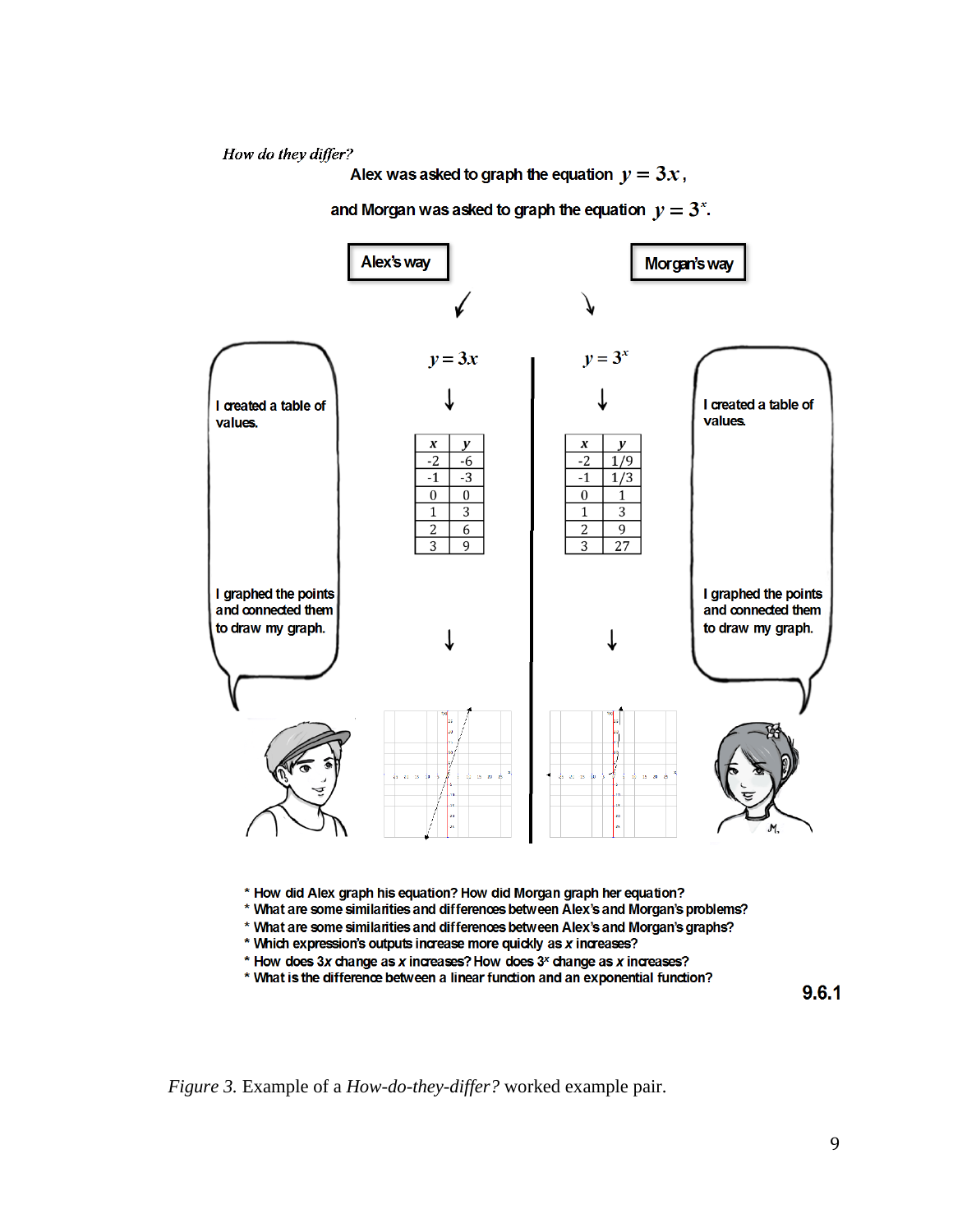We developed a structured implementation model to accompany the written curriculum materials that consisted of three class discussion phases—*Understand*, *Compare*, and *Make Connections*. For each pair of worked examples, we provided reflection prompts for each phase. In the *Understand* phase, prompts such as, "How did Morgan solve the equation?" were intended to establish student comprehension of each individual strategy. In the *Compare* phase, prompts such as, "What are some similarities and differences between Alex's and Morgan's ways?" were intended to guide students to compare the two strategies. The *Understand* and *Compare* phases were intended to prepare students for the final phase, *Make Connections*, in which prompts varied by the pair of worked examples and were intended to focus students' discussion on the instructional goal of the comparison. Although the worked examples that students compared were routine and frequently involved symbolic solution methods, the *Make Connections* phase was centrally concerned with understanding key algebraic principles. For example, in Figure 1, the discussion is launched through the questions that appear at the bottom of the page, with the expectation that the teacher will use students' answers to these questions to encourage consideration of why Alex's and Morgan's strategies work and what mathematical principles are brought to bear in each method. Similarly, in Figure 2, the *Make Connections* phase is focused on conceptually unpacking Morgan's familiar strategy. Finally, in Figure 3, teachers were encouraged to push students toward understanding (via graphs, tables, and symbols) how and why linear and exponential functions differ. In this exploratory study, teachers were given flexibility in determining implementation details such as which examples to utilize in a class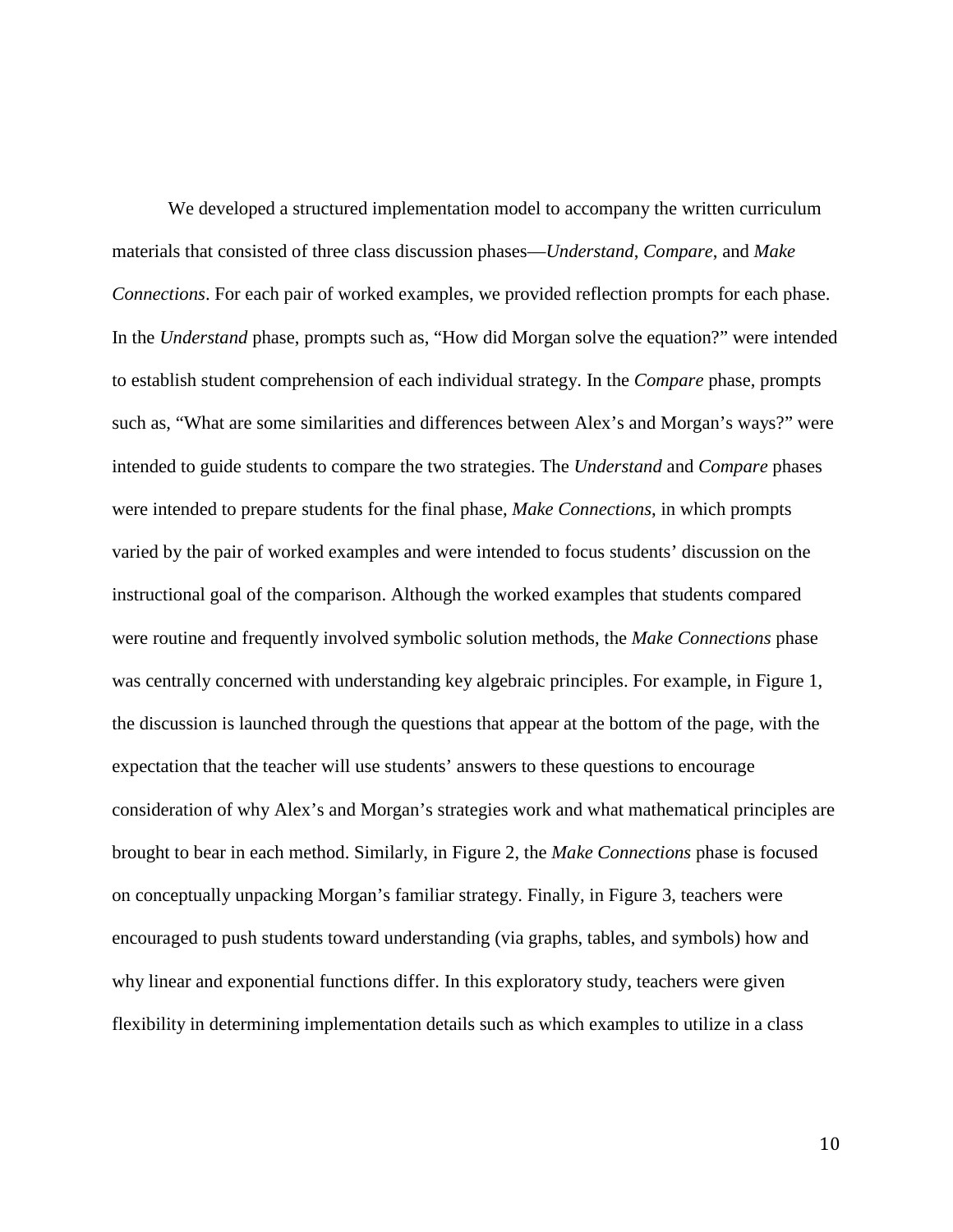period and how much time to dedicate to each phase. For a more detailed discussion of the implementation model, see Rittle-Johnson and Star (2011).

The study was conducted in a large city in New England and its environs. Twelve middle and high school Algebra I teachers volunteered to participate in a weeklong institute on algebra teaching methods, where they were introduced to the curriculum materials as well as the structured implementation model described above. Teachers subsequently piloted the instructional materials during a year-long Algebra I course.

At the end of the Algebra I course (late May), teachers were instructed to select interviewees who had a wide range of attitudes and experiences with respect to the researcherdesigned intervention materials—some positive and some negative. The 30-minute interviews were semi-structured, exploring students' experiences in the Algebra I course, particularly with multiple strategies. See http://gseacademic.harvard.edu/contrastingcases/ for the interview protocol.

In total, we interviewed 23 students from ten schools. Of these 23 students, six scored in the "low" band of a standardized algebra readiness test administered at the beginning of the year, indicating that the students were unprepared for Algebra I and at an increased risk of subsequent low performance in the course. We targeted these six students' interviews for analysis because of our interest in the experiences of struggling students. Keisha (9th percentile on the pre-test) was in the eighth grade, while Mark (25th percentile), Gina (22nd percentile), Jordan (15th percentile), Isabel (1st percentile), and Nicole (1st percentile) were in the ninth grade.

Analysis of the interviews was conducted collaboratively, with multiple researchers engaging in coding and discussions (e.g., Lincoln & Guba, 1985). While interviews touched on a range of topics, in this brief report we focus on students' perceptions of the advantages and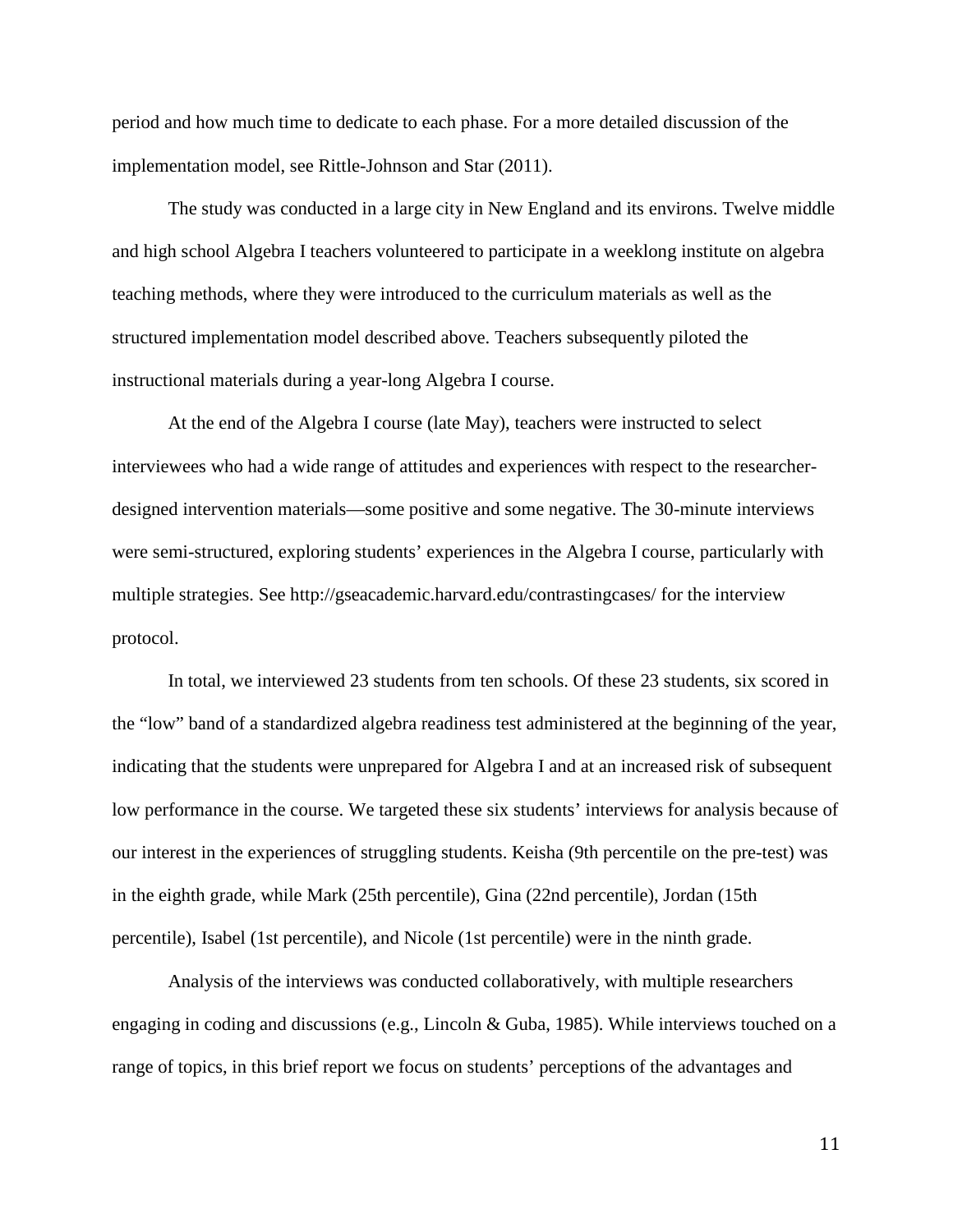disadvantages of learning with multiple strategies. We examined each student's complete interview for any references to advantages or disadvantages of learning with multiple strategies, both in questions that specifically asked for perceptions of advantages and disadvantages as well as in all other sections of the interview. The unit of analysis was the conversational turn, or statement bounded by a shift in speakers (also referred to by some researchers as a move or utterance), which could be a statement, a question, or an answer (Johnstone, 2002). After developing initial categories relating to advantages and disadvantages, we re-examined the interviews for evidence that might challenge our categories, constantly comparing identified codes with the original data. We resolved all disagreements through discussion until we reached consensus.

#### **Results**

#### **General Reactions to Instruction Using Multiple Strategies**

Students generally appeared to find the emphasis on more than one way to solve an algebraic problem relatively novel; five of the six noted that their previous teachers had infrequently or never emphasized this practice. To assess students' general reactions, interviewers asked students what they thought about the focus on learning more than one way to solve problems. All of the students described multiple strategies as an improvement over "business as usual." Several students stated that they enjoyed the multiple-strategy focus  $(N = 5)$ and that learning multiple strategies had improved their understanding and alleviated their past difficulties ( $N = 4$ ), improved their problem solving success rate ( $N = 2$ ), improved their attitudes toward mathematics ( $N = 1$ ), and was thought-provoking ( $N = 1$ ).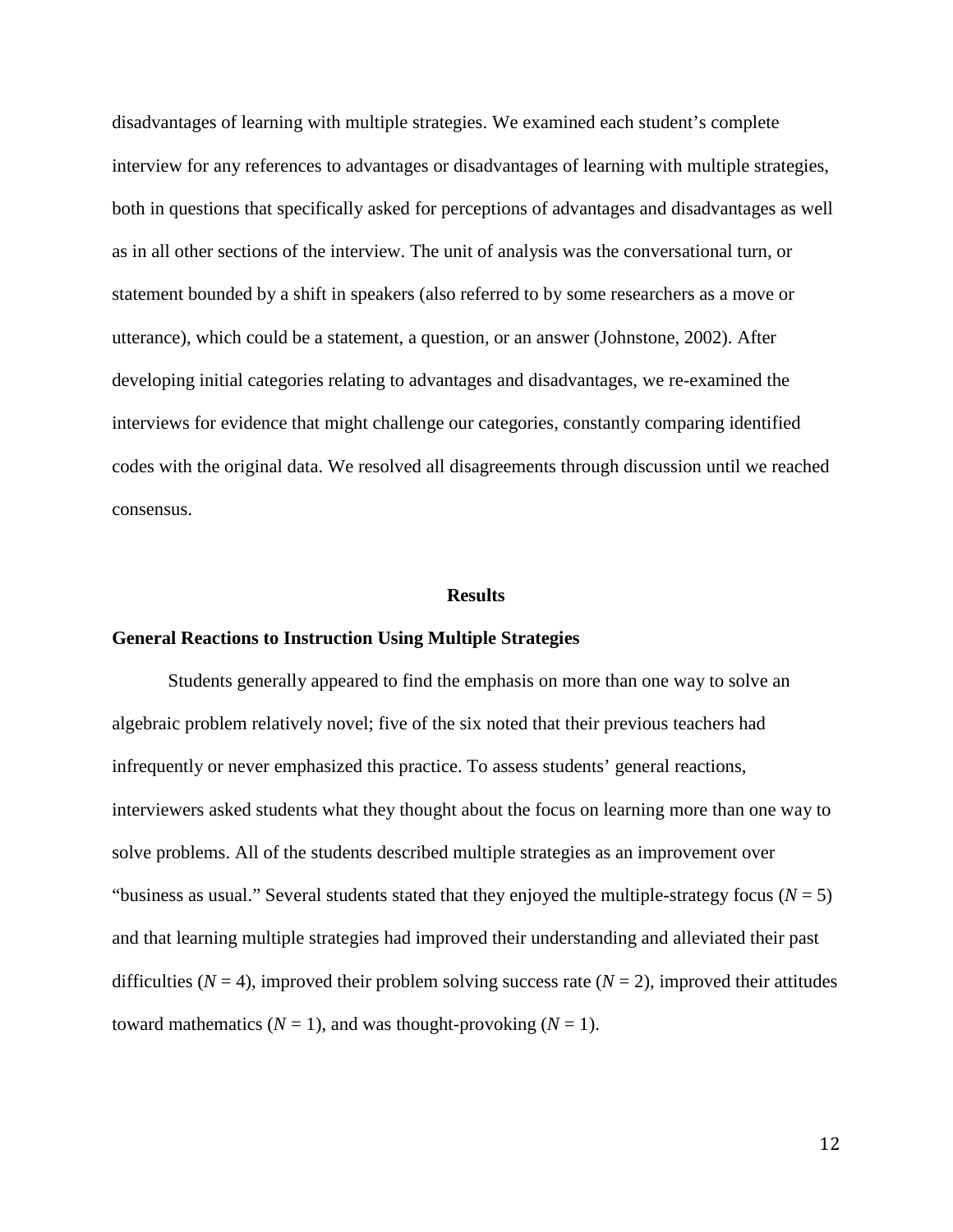#### **Perceived Advantages**

The most commonly cited advantage for multiple strategies, cited by all six of the students, was an increased awareness of different methods. Mark, for example, commented,

I thought it was better because it could like, open different ways of how to do the problems. So like one way could be the way that everybody else was doing, and it could be hard, but then with Alex and Morgan, you see a different way to do it, that could be easier.

A second advantage, described by four students, was helping students find a method that "worked for them." Gina, for example, stated,

I liked the multiple different ways, because the way some teachers have showed me in the past … they might've not worked for me as well. But then now because I've seen, like, a different way, I like, may possibly like another way better. And I'm a lot better at it. Three students described multiple strategies as "easier" than learning one way; in a typical comment, Jordan stated,

Learning different ways of how to solve a problem was the best part. Because, there are some times where, there was only one way, I would have only learned one way, but then when you find a different way to do it, it's so much easier to you.

While many students spoke of affective advantages, two students more explicitly noted reduced anxiety about mathematics. For example, Keisha noted,

I think it's great, because sometimes, people, they're doing these kinds of problems, and they don't understand how to do them, but then if you're shown another way, and you're shown to do it better, and it's just, it can take relief off of some people. And I know it did for me.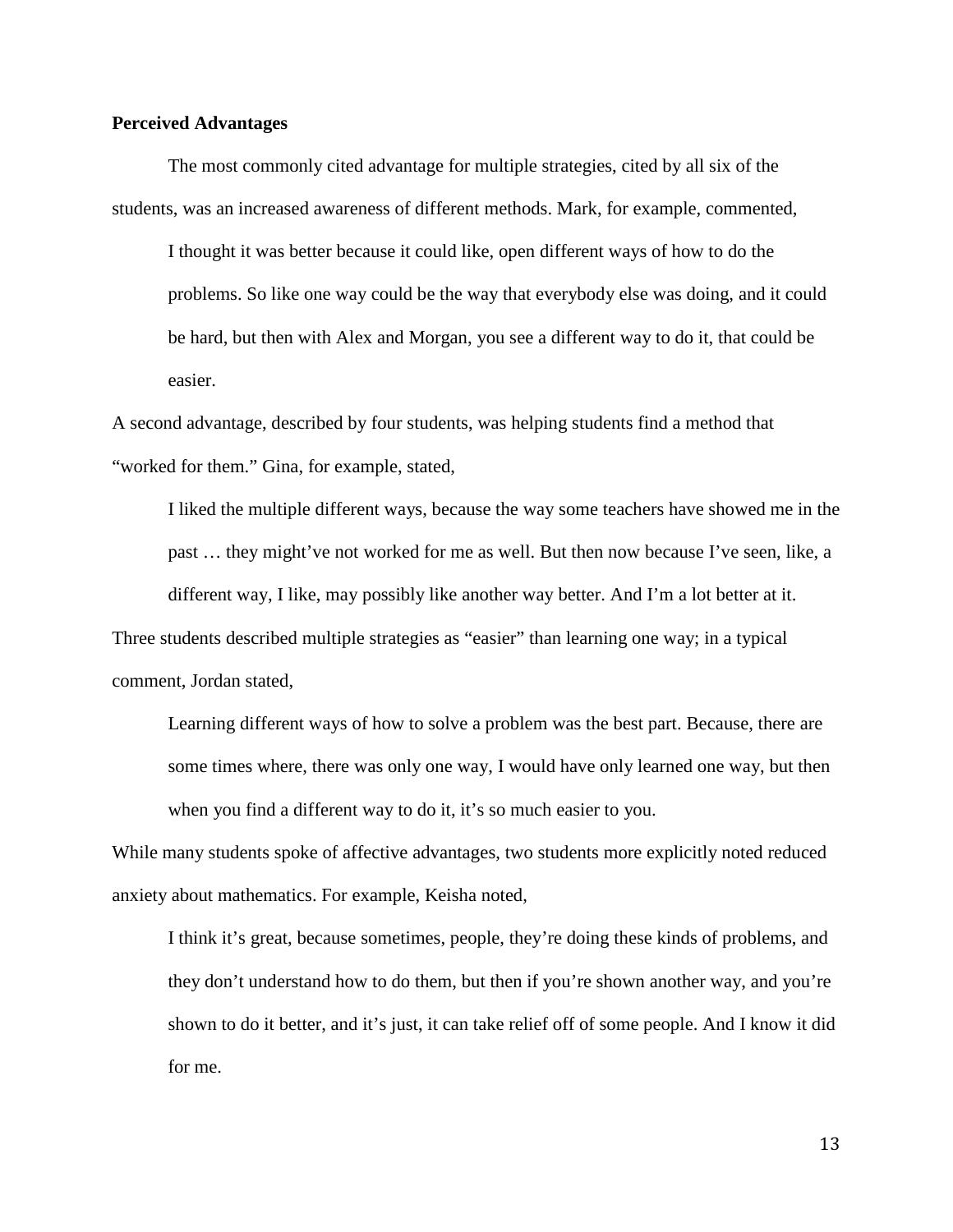In addition, students noted that multiple strategies could improve accuracy  $(N = 2)$ , provide a "back-up" method ( $N = 1$ ), facilitate checking answers ( $N = 1$ ), and help differentiate correct approaches  $(N = 1)$ . Isabel, who had also stated that the materials helped her to understand the steps to solve different equations, additionally alluded to the relative efficiency of the strategies of Alex and Morgan:

Yeah, it helps, because instead of just using one strategy that's like, the longest, sometimes you would see that Alex was using a shorter way, or Morgan did. So I sometimes would use both ways, to like, solving an equation. It was cool, because I got to use the shorter way, which was much faster.

#### **Perceived Disadvantages**

Compared with the advantages, students cited disadvantages less frequently. Four students stated that for them, there were no disadvantages to this approach. In a typical comment, Mark stated, "Nothing, really. I thought it was, like, I thought it was helpful." Three students made some reference to the possibility of confusion at any point in the interviews. One student, Nicole, who stated that she had not experienced any disadvantages from learning with multiple strategies, mentioned that her teacher had employed specific techniques when introducing multiple strategies "so we're not confused," including instructing the class to first look over Alex and Morgan's solutions and then to read Alex and Morgan's narrations of their steps. Two students, Jordan and Keisha, referenced confusion as a possibility for them more directly. For example, Keisha noted that "The disadvantages would be the other problems confusing you, and you not knowing which one to use and if that one's correct or not." However, Keisha then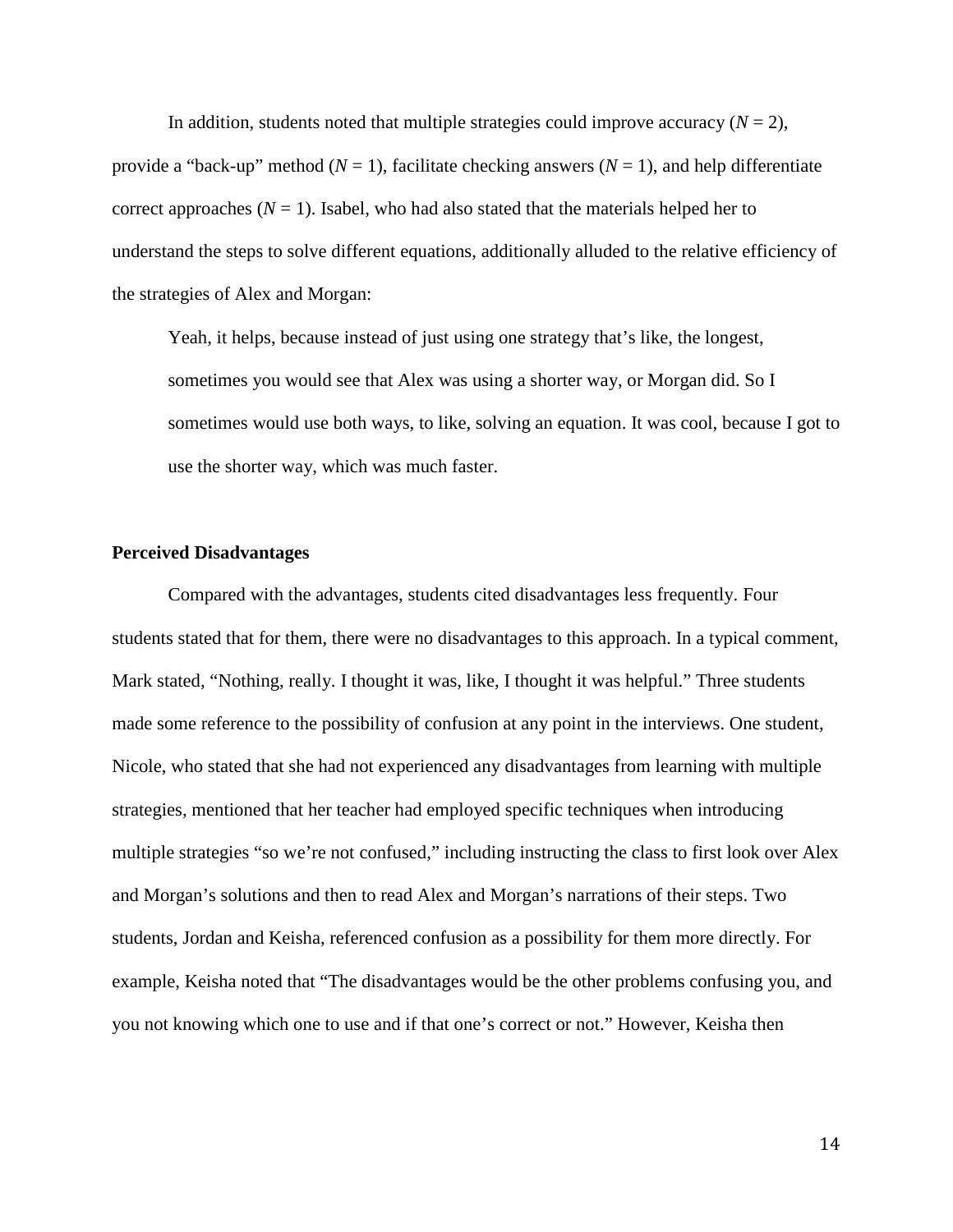commented that this had never happened to her, because she was able to identify methods she was successful with and discard others.

Overall, what stands out about these comments is that although the risk of confusion appears real, students described their worries about confusion more sporadically and less forcefully than they described their appreciation for multiple strategies. Indeed, all of the students in the current sample reported that there were more advantages than disadvantages to learning more than one way to solve a problem.

#### **Discussion**

Mathematics instruction using multiple strategies appeared to be a novel experience for the six struggling students in the current sample. Despite its novelty, these six struggling students had quite positive perceptions of learning with multiple strategies, a view that runs counter to the perceptions of teachers in prior studies (e.g., Silver, Ghousseini, Gosen, Charalmbous, & Strawhun,2005) and those of some researchers (e.g., Baxter et al., 2002). Concerns about overwhelming struggling students were largely not substantiated among the students we interviewed. In fact, these six students cited the advantage of improved understanding and reduced anxiety repeatedly throughout the interviews. Also contrary to what might have been expected, these six struggling students cited relatively few disadvantages to learning multiple strategies and felt that the risk of confusion was relatively minor.

How can we explain this disconnect between some teachers' concerns about multiple strategies for struggling students generally and these six struggling students' own expressed enthusiasm for this practice after a year of engaging with it? While our current data do not address this question specifically, we speculate that perhaps some teachers' hesitation may be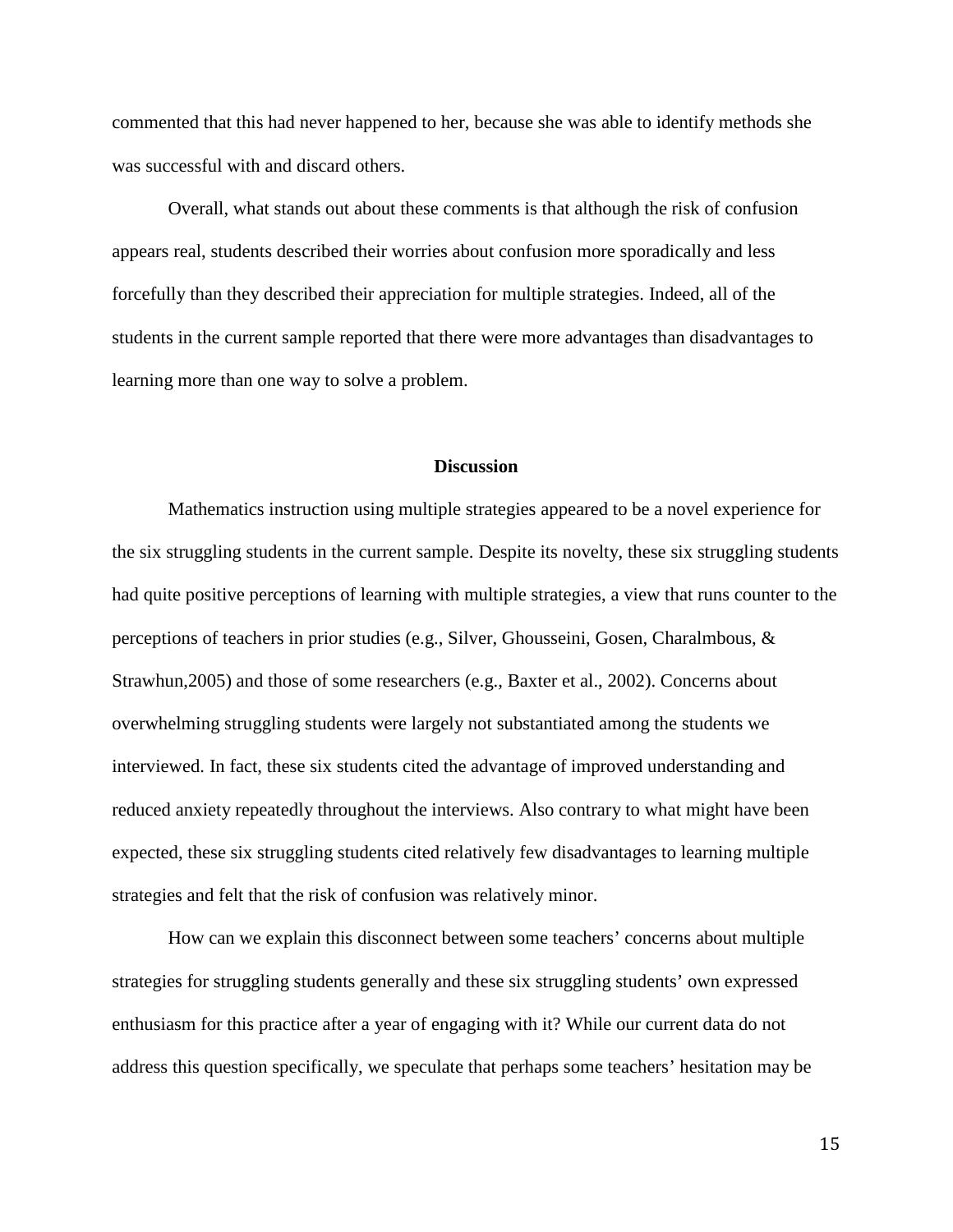rooted in their own real prior experiences with attempting to present multiple strategies to struggling learners with unsuccessful results. In this context, we speculate that perhaps the specific structural components of the current intervention and its implementation may have contributed to its greater success in reaching these six struggling students—in other words, that the *how* of implementing multiple-strategies instruction mattered a great deal.

In particular, the current intervention was carefully designed to maximize the likelihood that students would reap the benefits of multiple strategies, while reducing the likelihood of overload. In particular, our approach incorporated the following components: (a) already worked examples, rather than student invention of multiple strategies; (b) carefully selected routine examples to be compared (such that the compared examples did not vary across too many dimensions, but rather were mostly similar, so that elements of differences could be easily identified); (c) engaging cartoon characters; (d) explicit, step-by-step presentation of worked examples in both words (via dialogue bubbles) and mathematics syntax; and (e) a structured implementation model that gave guidance to teachers on ways to compare, contrast, and discuss multiple strategies conceptually and procedurally without overloading students. Certainly teachers' concerns about overloading students are important and valid. Without careful consideration of *how* to teach with multiple strategies, including keen attention to both selection of examples to be compared and to presentation structure, students may indeed become confused. Our results suggest, however, that with these elements, even struggling students may benefit from this instructional approach.

The current study is exploratory in nature and has multiple limitations. First, we used a small convenience sample of volunteer teachers and as such their adherence to the curriculum developers' intended implementation model may have been unusually strong. Second, teachers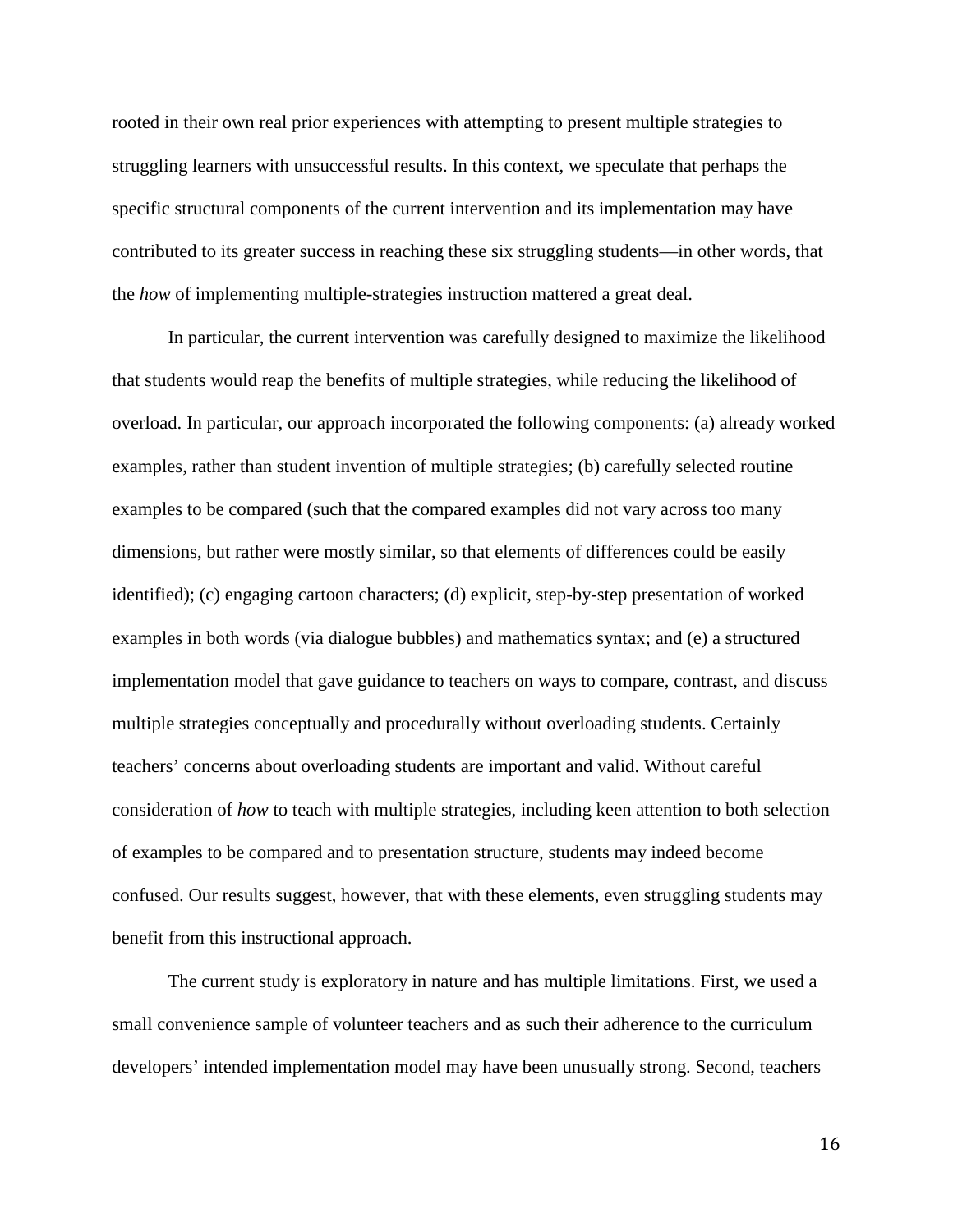selected students to be interviewed. Although teachers were instructed to select interviewees with a wide range of attitudes about the materials, we have no way to know whether this was indeed the case. Third, the students were aware that the interviewers were members of the research group that created the materials. As a result, one might speculate that the students might have wished to please the researchers and say only positive things about the curriculum. However, we suspect that such an effect was relatively minor; students appeared relatively uninhibited in their critiques of some elements of the intervention. Finally, our small sample clearly limits our ability to generalize the present findings.

#### **Conclusions and Future Research Directions**

Contrary to what might have been expected from the existing literature, the six struggling students in the current study described quite positive experiences from learning algebra with a multiple-strategies approach. We suggest that the current findings may present a form of existence proof of the conception that under ideal circumstances, and with carefully designed curriculum materials, struggling students can emerge from a yearlong algebra course infused with multiple strategies with quite positive views of this approach, preferring it to their regular instruction. Although the current findings are exploratory in nature and not argued to be representative of struggling algebra learners broadly, our results suggest it may be productive to revisit the question of whether and how struggling students should be exposed to multiple strategies. In particular, future studies could examine classrooms where teachers use a multiplestrategies approach to parse which elements of instruction and curriculum may best support struggling learners. In addition, future, larger studies should include student assessments of both procedural and conceptual algebra knowledge in order to evaluate the effectiveness of instruction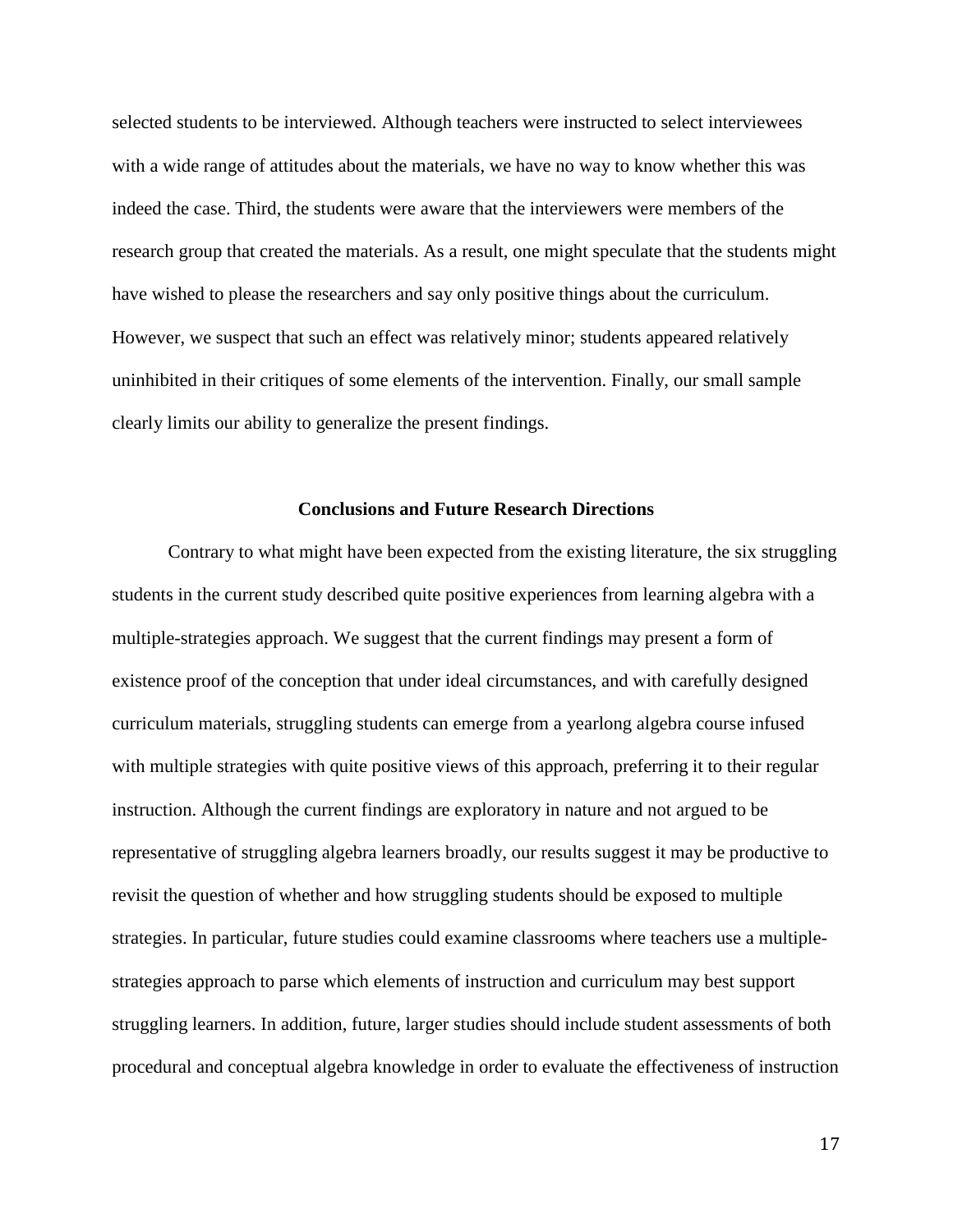with multiple strategies at a larger scale. In addition, future research should systematically measure teachers' fidelity of implementation in order to explore the critical consideration of whether the curriculum was taught consistently or modified across classrooms. An additional promising direction for future research is an extension of the current curriculum materials to include a broader array of problem types, including non-routine problems for which there is no defined or specific solution algorithm or pathway. Our efforts to explore these avenues for future research are currently underway.

Given the critical need to improve algebra instruction for this growing population, we hope that the current exploratory findings might prompt future research to explore struggling algebra students' engagement with multiple strategies in greater depth.

#### **References**

- Baxter, J., Woodward, J., & Olson, D. (2001). Effects of reform-based mathematics instruction in five third-grade classrooms. *Elementary School Journal*, *101*(5), 529-548. doi:10.1086/499686
- Baxter, J., Woodward, J., Voorhies, J., & Wong, J. (2002). We talk about it, but do they get it? *Learning Disabilities Research & Practice*, *17*(3), 173–185.
- Brenner, M. E., Mayer, R. E., Moseley, B., Brar, T., Duran, R., Reed, B. S., & Webb, D. (1997). Learning by understanding: The role of multiple representations in learning algebra. *American Educational Research Journal, 34*(4), 663-689.
- Carpenter, T. P., Franke, M. L., Jacobs, V. R., Fennema, E., & Empson, S. B. (1998). A longitudinal study of invention and understanding in children's multidigit addition and subtraction. *Journal for Research in Mathematics Education*, *29*(1), 3-20.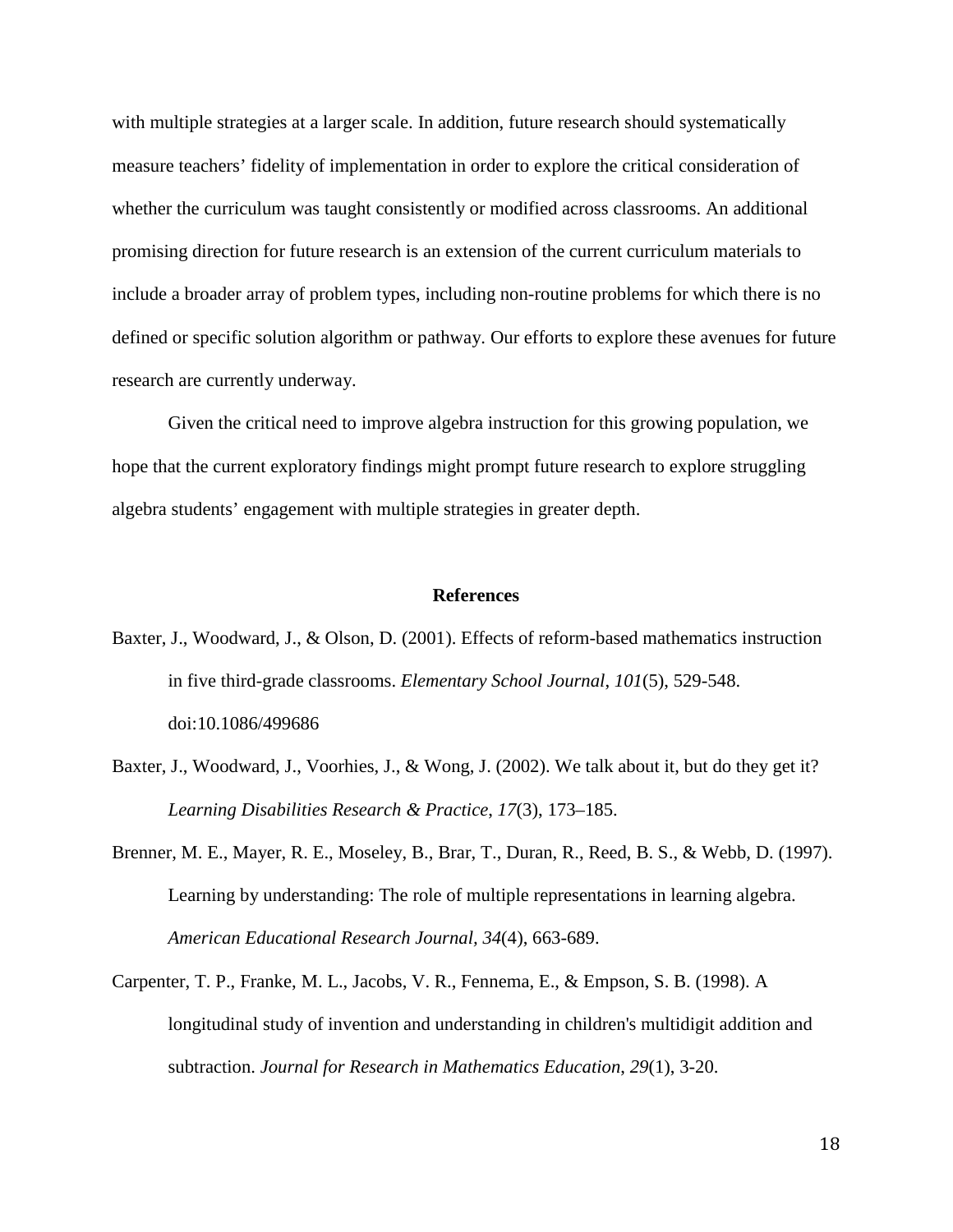Lynch, K., & Star, J.R. (in press). Teachers' views about multiple strategies in middle and high school mathematics: Perceived advantages, disadvantages, and reported instructional practices. *Mathematical Thinking and Learning*.

Johnstone, B. (2002). *Discourse analysis* (2nd ed.). Malden, MA: Blackwell.

Kilpatrick, J. (2009). Algebra is symbolic. In Swars, S. L., Stinson, D. W., & Lemons-Smith, S. (Eds.). *Proceedings of the 31st Annual Meeting of the North American Chapter of the International Group for the Psychology of Mathematics Education* (Vol. #5, pp. 11-21). Atlanta, GA: Georgia State University.

Lincoln, Y. S., & Guba, E. G. (1985). *Naturalistic inquiry*. Beverly Hills, CA: Sage.

- Montague, M. (1992). The effects of cognitive and metacognitive strategy instruction on the mathematical problem solving of middle school students with learning disabilities, *Journal of Learning Disabilities*, *25*(4), 230-248.
- National Council of Teachers of Mathematics. (2006). *Curriculum focal points for prekindergarten through grade 8 mathematics*. Reston, VA: Author.
- National Governors Association Center for Best Practices & Council of Chief State School Officers. (2010). *Common core state standards for mathematics.* Retrieved from [http://www.corestandards.org/assets/CCSSI\\_Math%20Standards.pdf](http://www.corestandards.org/assets/CCSSI_Math%20Standards.pdf)
- National Research Council. (2001). *Adding it up: Helping children learn mathematics*. Washington, DC: National Academy Press.
- Rittle-Johnson, B. & Star, J. (2007). Does comparing solution methods facilitate conceptual and procedural knowledge? An experimental study on learning to solve equations. *Journal of Educational Psychology*, *99*(3), 561-574.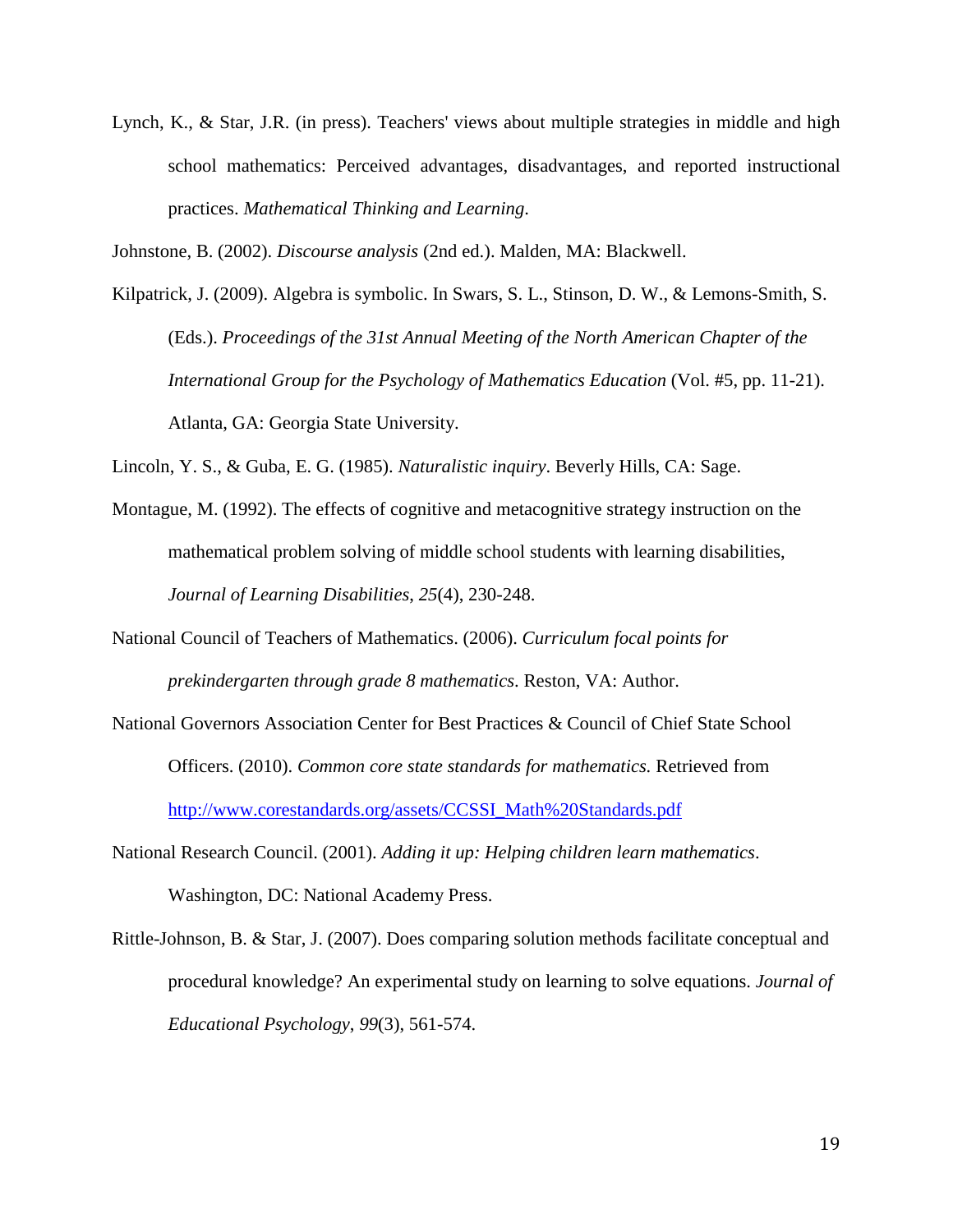- Rittle-Johnson, B., & Star, J. R. (2011). The power of comparison in learning and instruction: Learning outcomes supported by different types of comparisons. In J. P. Mestre & B. H. Ross (Eds.), *Psychology of Learning and Motivation*: *Cognition in Education* (Vol. 55*,*  pp. 199-222). Waltham, MA: Elsevier. doi:10.1016/B978-0-12-387691-1.00007-7.
- Scheuermann, A. M., Deshler, D. D., & Schumaker, J. B. (2009). The effects of the explicit inquiry routine on the performance of students with learning disabilities on one-variable equations. *Learning Disability Quarterly*, *32*(2), 103-120.
- Silver, E. A., Ghousseini, H., Gosen, D., Charalambous, C., & Strawhun, B. (2005). Moving from rhetoric to praxis: Issues faced by teachers in having students consider multiple solutions for problems in the mathematics classroom. *Journal of Mathematical Behavior*, *24*, 287-301.
- Star, J. R. & Rittle-Johnson, B. (2008). Flexibility in problem solving: The case of equation solving. *Learning and Instruction*, *18*, 565-579.
- Star, J. R. & Rittle-Johnson, B. (2009a). It pays to compare: An experimental study on computational estimation. *Journal of Experimental Child Psychology*, *102*(4), 408-426. doi: 10.1016/j.jecp.2008.11.004
- Star, J.R., & Rittle-Johnson, B. (2009b). Making algebra work: Instructional strategies that deepen student understanding, within and between representations. *ERS Spectrum, 27*(2), 11-18*.*
- Steele, M. M., & Steele, J. W. (2003). Teaching algebra to students with learning disabilities. *Mathematics Teacher*, *96*(9), 622-624.
- Stein, M. K., Kaufman, J. H., Sherman, M. & Hillen, A. (2011). Algebra: A challenge at the crossroads of policy and practice. *Review of Educational Research*, *81*(4), 453-492.